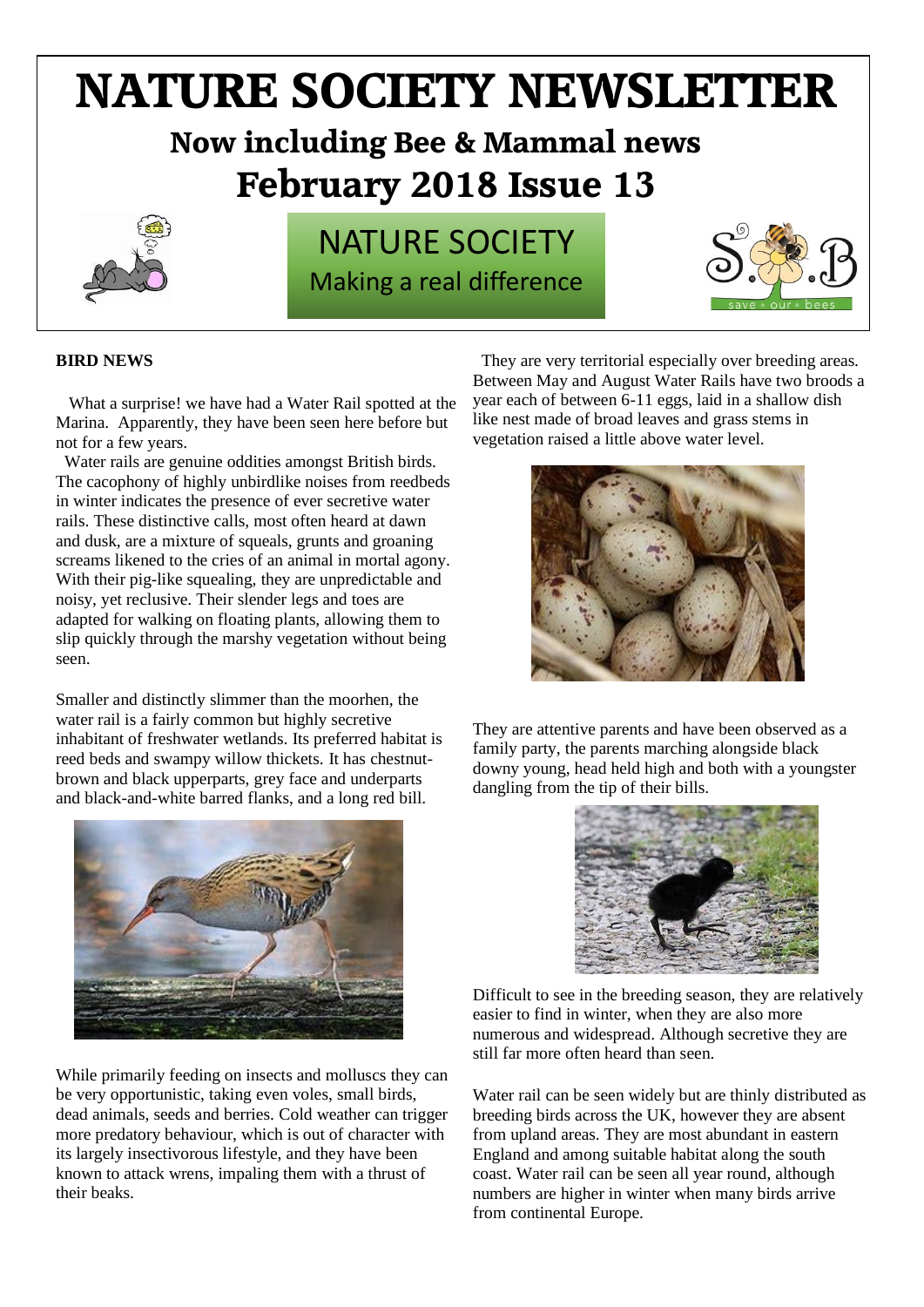#### **SWANS**

 It appears that our black swans are showing an interest in nesting and have been establishing a territory on the north side of the Marina. There is no reason why white and black swans cannot share a territory, they do so in many places in the UK.

They have been seen displaying and calling. If they do successfully manage to lay and rear some young this is what we may see. As our Mute swans often carry young on their back so do the Black swans. The cygnets are a light grey silvery colour.



As a note it seems that our Mute swans have been very late in chasing away their young. Once the cygnets are old enough to look after themselves the parents cut the parental ties with them and chase them away, sometimes quite aggressively. They will normally join the first flock of swans they encounter where they usually stay until they mature when about 4 years old. They will then choose a mate from within the flock and leave to start their own territory.

### **NATURE SOCIETY**

We held a water litter picking party on Jan 20th. We certainly had water as it rained the whole time but no-one was deterred. There were more than fifteen of us out with our nets, grabbers and bin liners. There was an amazing variety of 'finds' from a whole load of vegetables



including parsnips and onions to rusty coat hangers, complete with pegs, plastic dustpan. As well as the usual coal bags and lots of baubles from Christmas trees.



This litter picking may well be something that we will do periodically throughout the year as many of these items pose a danger to wildlife. We know to, how dangerous plastics are as they break down into the water leaving microscopic particles. As we have many bird varieties as well as fish and molluscs we need aware of what we allow into the water.

 As well as water borne litter many other things can be very dangerous such as tins, bottles, small pieces of rope, plastic bags, ring pulls and the plastic strapping from drinks cans. These all pose a threat to land mammals as they get stuck in them and then starve to death.

 So, let's become more vigilant about what we discard or leave behind us. We will publicise beforehand when we are arranging a litter pick so keep eyes open for announcements.

#### **2018 EVENTS**

 We are planning hold our usual two public event days again this year. These will be on May 12th and August 18th. We are looking to invite more organisations to attend. More details to follow as we get closer.

#### **WILDLIFE EVENING**

 However, one thing that is planned is an evening with 'Mercia's Wonderful Wildlife' on 16th March in the Willow Tree. A chance to see some of our animals in action, meet the mason bees, dissect some owl pellets, discover how we identify our mammals and watch them on the move in their own secret habitats.

#### **COMPETITIONS**

 Four or five times a year we will be running some competitions from the office such as word search, crosswords, anagrams etc. All proceeds to the wildlife charities. The first one this year will be a 'Mercia Butterfly & Moth Word Search'. £1 to enter, the first three drawn from the correct answers will win either a Voucher for a Head Massage on the Boardwalk, Bee friendly wildflower seed balls or a bottle of wine. So please help our British wildlife by having a go.